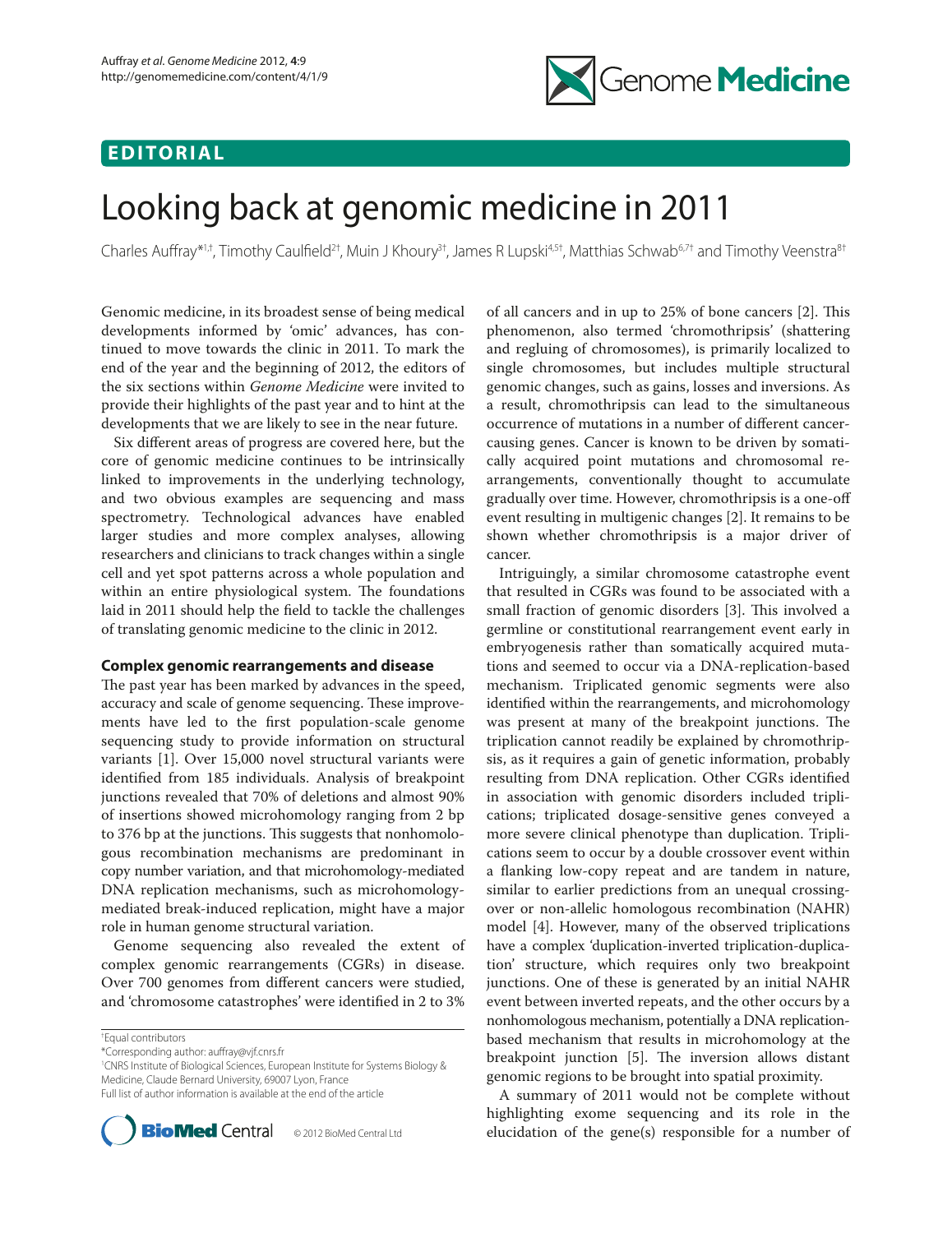different Mendelian disorders [6]. Genomic studies have so far revealed the tremendous extent of rare variants in individual genomes. This has led to the concept of 'clan genomics' [7], wherein the most relevant medically actionable variation may be rare variants that occurred as novel combinations or as new mutations in your personal genome or that of your nearest relatives.

*James R Lupski, Section Editor, Molecular genetics, genomics & epigenetics of disease*

## **Bringing quantification to the proteome**

The ability to conduct global analysis of proteomes has existed for about a decade now. During this period most of the progress has been on increasing the number of proteins identified within the proteome. Because of the lack of inherent quantification within the data supplied by high-throughput mass spectrometry (MS), measuring the absolute concentration of proteins across the proteome has lagged behind. This situation is analogous to having a recipe in which the ingredients are listed but the amount of each required is not supplied. Without knowing how much of each ingredient to add, it is unlikely that the dish would taste very good.

Recent studies have moved to develop techniques to supply this vital piece of information. Selbach and colleagues [8] used a combination of stable isotope incorporation and MS to quantify pulse-labeled proteins and 4-thiouridine incorporation to quantify newly synthesized RNA in mouse cells. These results showed that genes that respond quickly to stimuli (such as those encoding transcription factors and signaling proteins) have short protein and mRNA half lives. Constitutive processes (such as translation and central metabolism) were populated by genes giving rise to stable proteins and mRNA. A more recent study by Aebersold and colleagues [9] provided an absolute quantitative estimate of approximately 7,000 proteins in a human cell line during exponential and Mphase growth. This study also found that proteins related to translation were found in high abundance, whereas those involved in processes such as transcription and signaling are present in very low abundance. These results are in agreement with those found by Selbach and colleagues [8], with both studies suggesting that the correlation between mRNA and protein levels is greater than previously reported [10,11].

Although it is possible to measure the absolute number of specific proteins within complex mixtures [12], these studies represent a new, hopefully broader, effort in determining the absolute abundances of proteins across an entire proteome. Frankly, without this quantitative information it is impossible to accurately understand cellular processes at a systems-level view.

> *Timothy Veenstra, Section Editor, Post-genomic advances in medicine*

## **The human microbiome, our personal health and diseases**

Microbial cells in the human body outnumber human cells by two orders of magnitude. During the past decade, there has been growing interest in the analysis of these microbial communities, which are an integral part of the human body and provide us with nutrients essential to our health. With the rapid increase in sequencing power, the characterization of the so-called 'microbiome' has given rise to large 'metagenomic' datasets, revealing a wealth of microbial species that were previously unknown and cannot be cultured.

The gut microbiome is the most extensively studied part of the human microbiome so far, and this past year the international MetaHIT Consortium has consolidated the data to support the existence of a limited number of 'enterotypes', stable clusters of bacterial communities that are common to groups of individuals belonging to different human populations rather than specific for each population [13,14]. Enterotypes are 'well-balanced hostmicrobial symbiotic states that might respond differently to diet and drug intake' and warrant functional analysis to complement species identification obtained through next-generation sequencing.

The same sequencing approach is being successfully extended to characterize the microbiome in other human tissues, such as nasal passages, oral cavities, skin and urogenital tract within the Human Microbiome Project [15,16]. Significant challenges remain in establishing robust and efficient bioinformatics pipelines to deal with the very large sequence datasets generated [17], but the integration of metagenomics with functional genomics has started to provide new insights into the role of the microbiome in health and in disease susceptibility, diagnosis, progression and treatment, as reviewed extensively by Nicholson and colleagues in this journal [18]. Although emphasis so far has been on bacterial communities, metagenomics provide simultaneous access to fungi, protozoa and viruses, revealing that the vast majority had not been identified through classical culture-based techniques. Functional metagenomics is thus opening a window into an as-yet largely unexplored biological world, and is starting to fill gaps in our knowledge of health and diseases. It is likely that microbiome studies will flourish in the coming years and will contribute to a more personal appraisal of our medical condition and potential response to treatment.

> *Charles Auffray, Section Editor, Systems medicine and informatics*

## **Progress in pharmacogenomics and individualized medicine**

In the past year some very important contributions have been made indicating that genomic information predicts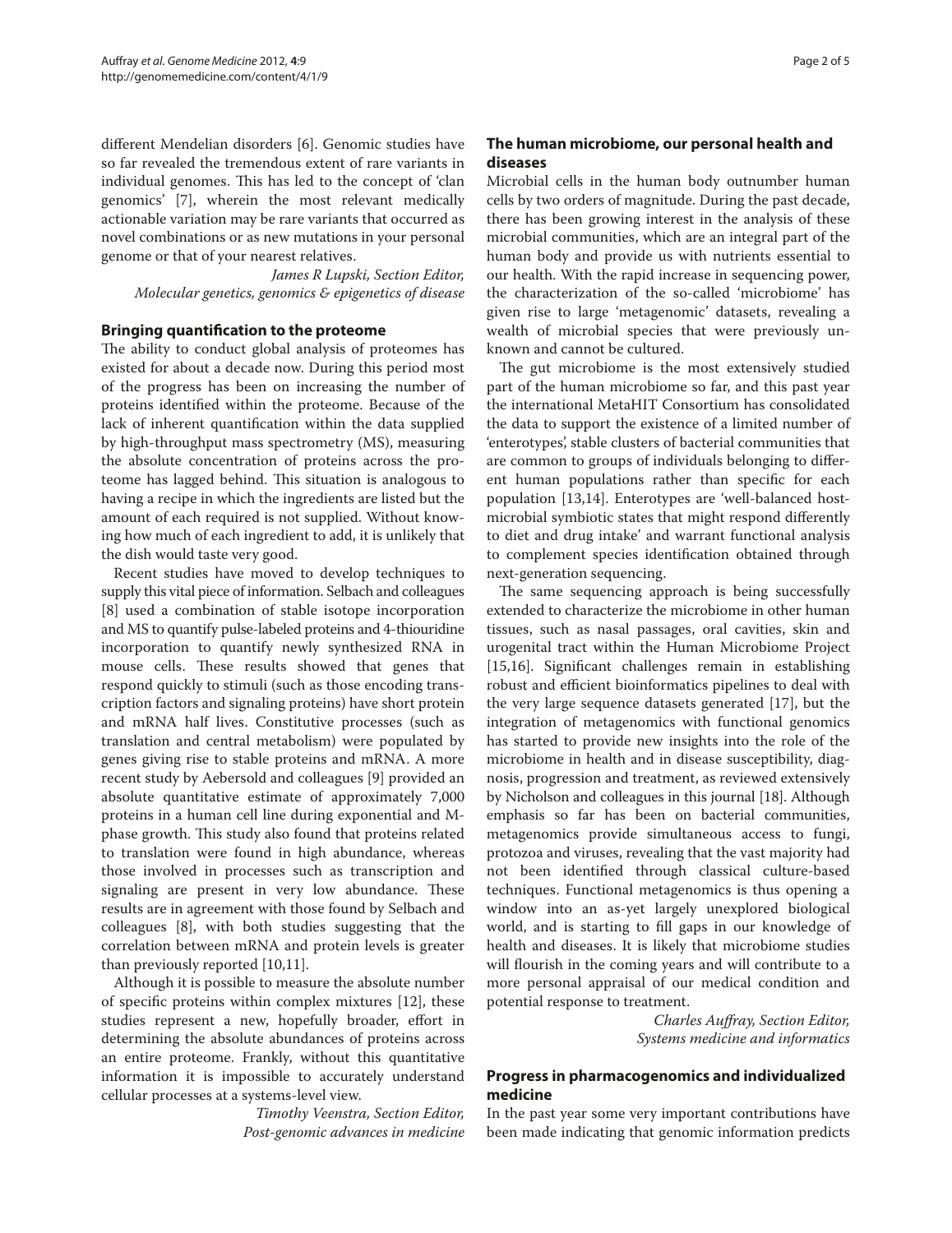drug response and adverse drug reactions, thereby promoting the concept of personalized medicine and pharmacogenomics. Although the integration of individualized medicine into clinical decision making is still limited [19], there is increasing evidence for genetic markers for major drug-induced hypersensitivity reactions in the major histocompatibility complex (MHC) region. Examples of such adverse reactions include the Steven-Johnson syndrome (SJS) and the related toxic epidermal necrolysis (TEN), with mortalities of 10% and 30%, respectively.

Carbamazepine, an antiepileptic drug also used for treatment of other conditions, including bipolar disorders, and for pain management in trigeminal neuralgia, induces different manifestations of these hypersensitivity reactions. In 2004 the HLA-B\*1502 allele was strongly associated with SJS/TEN in Han Chinese people [20]. In a recent study, 4,855 Taiwanese were prospectively screened for the HLA-B\*1502 allele before onset of carbamazepine treatment, and all HLA-B\*1502-positive people (7.7%) were offered alternative medications to carbamazepine and did not develop SJS/ TEN [21]. Although the estimated historical incidence for SJS/TEN in Southeast Asians is 0.23%, no cases of SJS/TEN were identified among the 4,120 study participants treated with carbamazepine. This prospective study clearly indicates that genetic testing for HLA-B\*1502 seems to be warranted in clinical practice for the prevention of carbamazepine-associated SJS/TEN in Southeast Asians.

Recent data have suggested that different HLA alleles might contribute to carbamazepine-related hypersensitivity reactions in patients with other ethnic backgrounds [22], and a genome-wide association study (GWAS) found a strong association for the HLA-A\*3101 allele in 22 people with Northern European ancestry and carbamazepine-induced hypersensitivity reactions, as compared with 2,691 healthy controls [23]. Whereas the HLA-B\*1502 allele seems to be a phenotype-specific predictor for the development of SJS/TEN in Asians, in Europeans the HLA-A\*3101 allele seems to be associated with multiple phenotypes of carbamazepine hypersensitivity reactions, including SJS/TEN. In a separate GWAS, multiple HLA class I and II alleles were identified as susceptibility factors for idiosyncratic amoxicillinclavulanate-induced liver injury, further supporting the importance of genetic variation in the MHC region in idiosyncratic adverse drug reactions [24].

In addition to the major efforts to individualize drug therapy using genomic information alone, metabolomics promises significant achievements towards a better understanding of the potential relevance of genetic variants in disease susceptibility as well as drug therapy, by the study of metabolism at the global level. A highlight in this field was the first analysis that comprehensively combined genomic information (from GWAS) with nontargeted metabolic profiling of serum from subjects of two independent cohorts  $(n = 2,820)$  for hypothesis generation [25]. Meta-analysis revealed 37 independent loci with genome-wide significance, providing not only new functional insights for disease susceptibility but also novel biochemical data for genotype-dependent reactions to drug therapy. This approach highlights the enormous potential of integrated analyses for pharmacology and clinical pharmacology in the near future.

> *Matthias Schwab, Section Editor, Personalized medicine & therapeutics*

## **Beyond base pairs to bedside**

In February 2011, more than 10 years after a draft sequence of the human genome was published, the US National Human Genome Research Institute announced its new strategic plan for genomic medicine from base pairs to bedside [26]. The plan calls for evaluating the structure and biology of genomes; understanding the biology of disease; advancing the science of medicine; and improving the effectiveness of healthcare. Nevertheless, fulfilling the promise of genomics in improving health requires a multidisciplinary research agenda beyond bench to bedside, an agenda that will demonstrate added value of genome-based information for improving health in populations [27].

Currently, this translational research agenda is much less robust than discovery research, accounting for less than 2% of funded genomics research and research publications [28], but this is likely to change in the next decade as more and more applications make it to the bedside. Ongoing horizon scanning for genomic tests has revealed more than 330 genomic tests have reached the bedside since 2009 [29]. In addition, the US Food and Drug Administration has provided drug labeling information about adverse reactions for more than 80 gene-drug pairs [30].

With rapid improvements in technologies, we are seeing the leading edge of the applications of whole genome sequencing (WGS) in practice primarily in the identification of rare heritable conditions [31]. Deploying WGS in practice will require a systematic evidence-based approach to binning genes and gene variants into tiers based on levels of evidence for improving health; recently, Berg *et al.* [32] proposed a three-tier binning schema for WGS, based on the availability of information on their clinical validity and utility. The ultimate success of genomics for improving health will require adoption of evidence-based approaches for their use in clinical and public health practice.

> *Muin Khoury, Section Editor, Genomic epidemiology & public health genomics*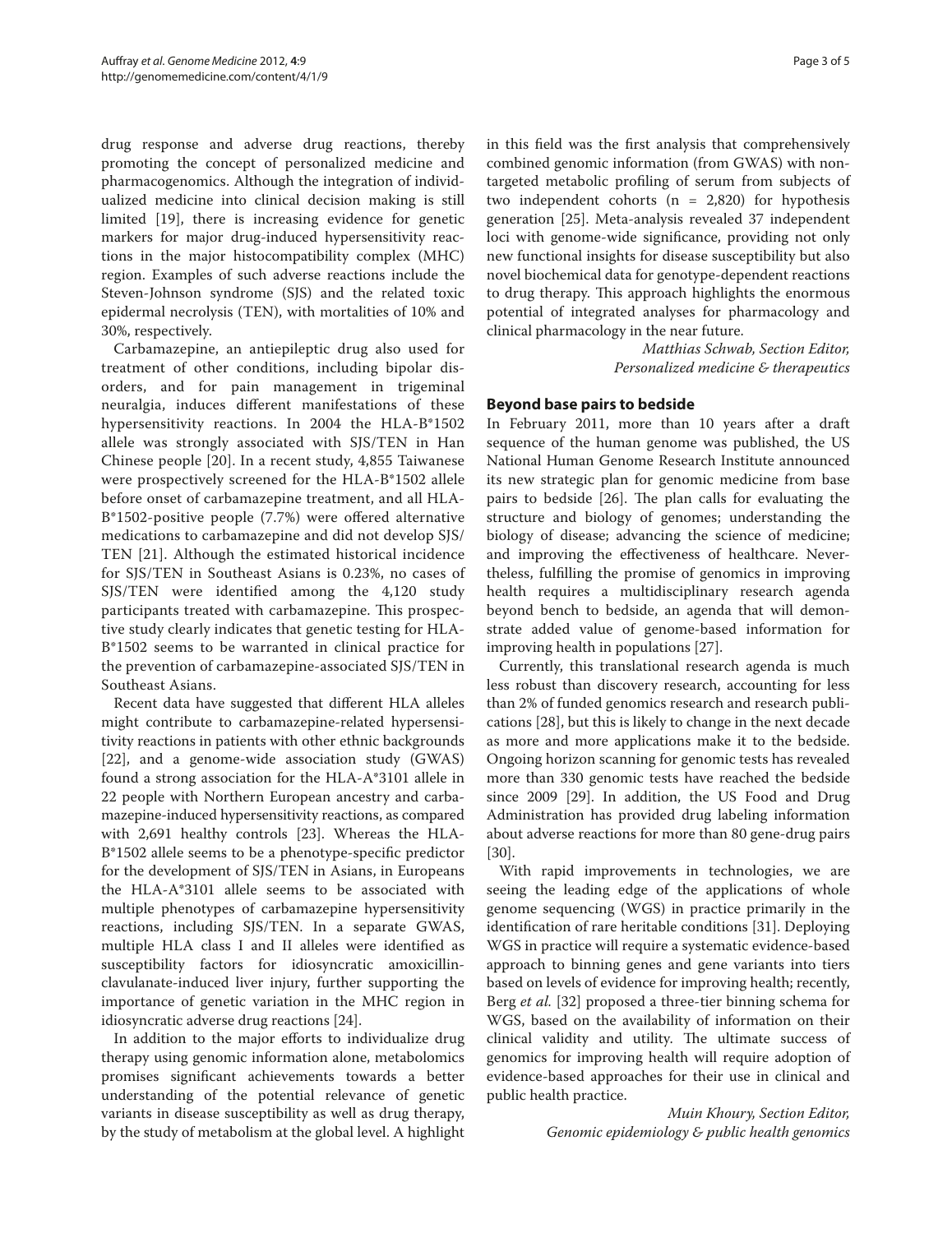## **Direct-to-consumer testing**

As genomic technologies advance at an accelerating pace, direct-to-consumer (DTC) genetic testing has emerged as a dominant area of ELSI (ethical, legal and social issues) inquiry. Indeed, over the past few years, DTC testing has received a tremendous amount of attention from policymakers, ELSI scholars and the popular press [33]. Although it remains uncertain whether this industry, which is fueled by the availability of cheap and efficient testing technologies, will attract a broad consumer base [34], its growth has triggered a diverse array of regulatory responses, from outright bans [35] to recommendations that call for the provision of accurate information and valid results [36].

The DTC industry has also allowed ELSI researchers to explore popular culture representations of genetics [37], how individuals react to genetic risk information and the motivations behind the use of DTC services [38]. Much of this research has provided surprising results highlighting both problems (for example, the degree to which the benefits and limitations of testing are often misrepresented [39] and the reality that much provided risk information may be inaccurate [40]) and the fact that some concerns may not be as problematic as previously thought (for example, the degree to which people become anxious after receiving predisposition information [41]). Given the appearance of the DTC industry, ELSI researchers are now contemplating future policy challenges. For example, the use of DTC services for the testing of children and the availability of cheap WGS, which is inevitable in the near future, seem likely to add new and challenging dimensions to the DTC story.

> *Timothy Caulfield, Section Editor, Social, ethical & legal issues in genomic medicine*

#### **Abbreviations**

CGR, complex genomic rearrangement; DTC, direct-to-consumer; ELSI, ethical, legal and social issues; GWAS, genome-wide association study; MHC, major histocompatibility complex; MS, mass spectrometry; NAHR, non-allelic homologous recombination; SJS, Steven-Johnson syndrome; TEN, toxic epidermal necrolysis; WGS, whole genome sequencing.

#### **Competing interests**

JRL is a consultant for Athena Diagnostics, has stock ownership in 23andMe and Ion Torrent Systems, and is a co-inventor on multiple United States and European patents for DNA diagnostics. The Department of Molecular and Human Genetics at Baylor College of Medicine derives revenue from clinical testing by high-resolution human genome analyses. All other authors declare that they have no competing interests.

#### **Author details**

1 CNRS Institute of Biological Sciences, European Institute for Systems Biology & Medicine, Claude Bernard University, 69007 Lyon, France. 2 Faculty of Law and School of Public Health, 461 Law Centre, University of Alberta, Edmonton, T6G 2H5, Canada. 3 Office of Public Health Genomics, Centers for Disease Control and Prevention, 1600 Clifton Rd, NE, MS E61, Atlanta, GA 30333, USA. 4 Departments of Molecular and Human Genetics and Pediatrics, Baylor College of Medicine, Houston, TX 77030, USA. 5 Texas Children's Hospital, Houston, TX 77030, USA. <sup>6</sup>Dr Margarete Fischer-Bosch Institute of Clinical Pharmacology, Auerbach Str. 112, 70367 Stuttgart, Germany. 7 Department of

Clinical Pharmacology, Institute of Experimental and Clinical Pharmacology and Toxicology, University Hospital, 72076 Tübingen, Germany. <sup>8</sup>Laboratory of Proteomics and Analytical Technologies, National Cancer Institute at Frederick, Frederick, MD 21702-1201, USA.

#### Published: 30 January 2012

#### **References**

- 1. Mills RE, Walter K, Stewart C, Handsaker RE, Chen K, Alkan C, Abyzov A, Yoon SC, Ye K, Cheetham RK, Chinwalla A, Conrad DF, Fu Y, Grubert F, Hajirasouliha I, Hormozdiari F, Iakoucheva LM, Iqbal Z, Kang S, Kidd JM, Konkel MK, Korn J, Khurana E, Kural D, Lam HY, Leng J, Li R, Li Y, Lin CY, Luo R, *et al.*: Mapping copy number variation by population-scale genome sequencing. Nature 2011, 470:59-65.
- 2. Stephens PJ, Greenman CD, Fu B, Yang F, Bignell GR, Mudie LJ, Pleasance ED, Lau KW, Beare D, Stebbings LA, McLaren S, Lin ML, McBride DJ, Varela I, Nik-Zainal S, Leroy C, Jia M, Menzies A, Butler AP, Teague JW, Quail MA, Burton J, Swerdlow H, Carter NP, Morsberger LA, Iacobuzio-Donahue C, Follows GA, Green AR, Flanagan AM, Stratton MR, *et al.*: Massive genomic rearrangement acquired in a single catastrophic event during cancer development. *Cell*  2011, 144:27-40.
- 3. Liu P, Erez A, Nagamani SC, Dhar SU, Kołodziejska KE, Dharmadhikari AV, Cooper ML, Wiszniewska J, Zhang F, Withers MA, Bacino CA, Campos-Acevedo LD, Delgado MR, Freedenberg D, Garnica A, Grebe TA, Hernández-Almaguer D, Immken L, Lalani SR, McLean SD, Northrup H, Scaglia F, Strathearn L, Trapane P, Kang SH, Patel A, Cheung SW, Hastings PJ, Stankiewicz P, Lupski JR, *et al.*: Chromosome catastrophes involve replication mechanisms generating complex genomic rearrangements. *Cell* 2011, 146:889-903.
- 4. Liu P, Erez A, Nagamani SC, Bi W, Carvalho CM, Simmons AD, Wiszniewska J, Fang P, Eng PA, Cooper ML, Sutton VR, Roeder ER, Bodensteiner JB, Delgado MR, Prakash SK, Belmont JW, Stankiewicz P, Berg JS, Shinawi M, Patel A, Cheung SW, Lupski JR: Copy number gain at Xp22.31 includes complex duplication rearrangements and recurrent triplications. *Hum Mol Genet*  2011, 20:1975-1988.
- 5. Carvalho CM, Ramocki MB, Pehlivan D, Franco LM, Gonzaga-Jauregui C, Fang P, McCall A, Pivnick EK, Hines-Dowell S, Seaver LH, Friehling L, Lee S, Smith R, Del Gaudio D, Withers M, Liu P, Cheung SW, Belmont JW, Zoghbi HY, Hastings PJ, Lupski JR: Inverted genomic segments and complex triplication rearrangements are mediated by inverted repeats in the human genome. *Nat Genet* 2011, 43:1074-1081.
- 6. Gonzaga-Jauregui C, Lupski JR, Gibb RA: Human genome sequencing in health and disease. *Annu Rev Med* 2012, 63:35-61.
- 7. Lupski JR, Belmont JW, Boerwinkle E, Gibbs RA: Clan genomics and the complex architecture of human disease. *Cell* 2011, 147:32-43.
- 8. Schwanhäusser B, Busse D, Li N, Dittmar G, Schuchhardt J, Wolf J, Chen W, Selbach M: Global quantification of mammalian gene expression control. *Nature* 2011, 473:337-342.
- 9. Beck M, Schmidt A, Malmstroem J, Claassen M, Ori A, Szymborska A, Herzog F, Rinner O, Ellenberg J, Aebersold R: The quantitative proteome of a human cell. *Mol Syst Biol* 2011, 7:549-556.
- 10. de Sousa Abreu R, Penalva LO, Marcotte EM, Vogel C: Global signatures of protein and mRNA expression levels. *Mol Biosyst* 2009, 5:1512-1526.
- 11. Maier T, Guell M, Serrano L: Correlation of mRNA and protein in complex biological samples. *FEBS Lett* 2009, 583:3966-3973.
- 12. Lame ME, Chambers EE, Blatnik M: Quantitation of amyloid beta peptides Aβ(1-38), Aβ(1-40), and Aβ(1-42) in human cerebrospinal fluid by ultraperformance liquid chromatography-tandem mass spectrometry. *Anal Biochem* 2011, 419:133-913.
- 13. Arumugam M, Raes J, Pelletier E, Le Paslier D, Yamada T, Mende DR, Fernandes GR, Tap J, Bruls T, Batto JM, Bertalan M, Borruel N, Casellas F, Fernandez L, Gautier L, Hansen T, Hattori M, Hayashi T, Kleerebezem M, Kurokawa K, Leclerc M, Levenez F, Manichanh C, Nielsen HB, Nielsen T, Pons N, Poulain J, Qin J, Sicheritz-Ponten T, Tims S, *et al.*: Enterotypes of the human gut microbiome. *Nature* 2011, 473:174-180.
- 14. MetaHit Consortium [http://www.metahit.eu/]
- 15. Lewis CM Jr, Obregon-Tito A, Tito RY, Foster MW, Spicer PG: The Human Microbiome Project: lessons from human genomics. *Trends Microbiol* 2012, 20:1-4.
- 16. Human Microbiome Project [http://commonfund.nih.gov/Hmp/]
- 17. Solovyev W, Tatarinova TV: Towards the integration of genomics,